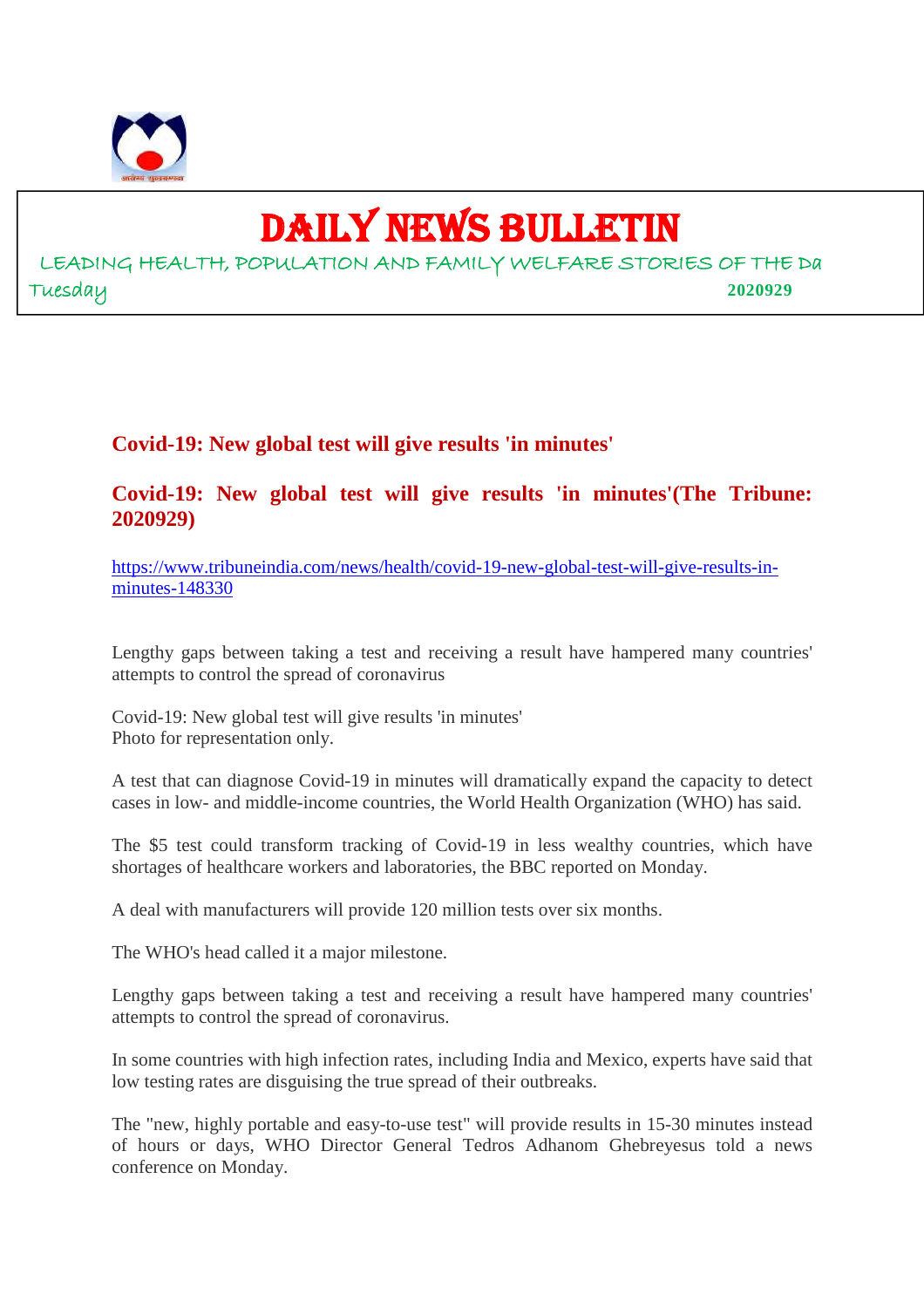Drugs manufacturers Abbott and SD Biosensor have agreed with the charitable Bill and Melinda Gates Foundation to produce 120 million of the tests, Tedros explained.

The deal covers 133 countries, including many in Latin America which is currently the region hardest-hit by the pandemic in terms of fatality and infection rates.

"This is a vital addition to their testing capacity and especially important in areas of high transmission," Tedros added.

"This will enable the expansion of testing, particularly in hard-to-reach areas that do not have laboratory facilities or enough trained health workers to carry out tests," he said. IANS

#### **Pregnancy**

#### **Even low alcohol use during pregnancy bad for child's brain (The Tribune: 2020929)**

https://www.tribuneindia.com/news/health/even-low-alcohol-use-during-pregnancy-bad-forchilds-brain-147868

Heavier alcohol use during early pregnancy associated with rule-breaking behaviour and aggression

Even low alcohol use during pregnancy bad for child's brain

Researchers have found that even low levels of alcohol consumption during pregnancy can have an impact on a child's brain development.

The study, published in the American Journal of Psychiatry, said that it is also associated with greater psychological and behavioural problems in youth including anxiety, depression and poor attention.

"Our research found that even small amounts of alcohol consumed while pregnant can have a significant impact on a child's brain development," said study lead author Briana Lees from the University of Sydney in Australia.

For the findings, the researchers investigated whether any alcohol consumption in pregnancy was related to psychological, behavioural, neural and cognitive differences in children aged nine to ten years.

With a sample of 9,719 youth, this is the largest study to investigate the impact of low-level alcohol use during pregnancy.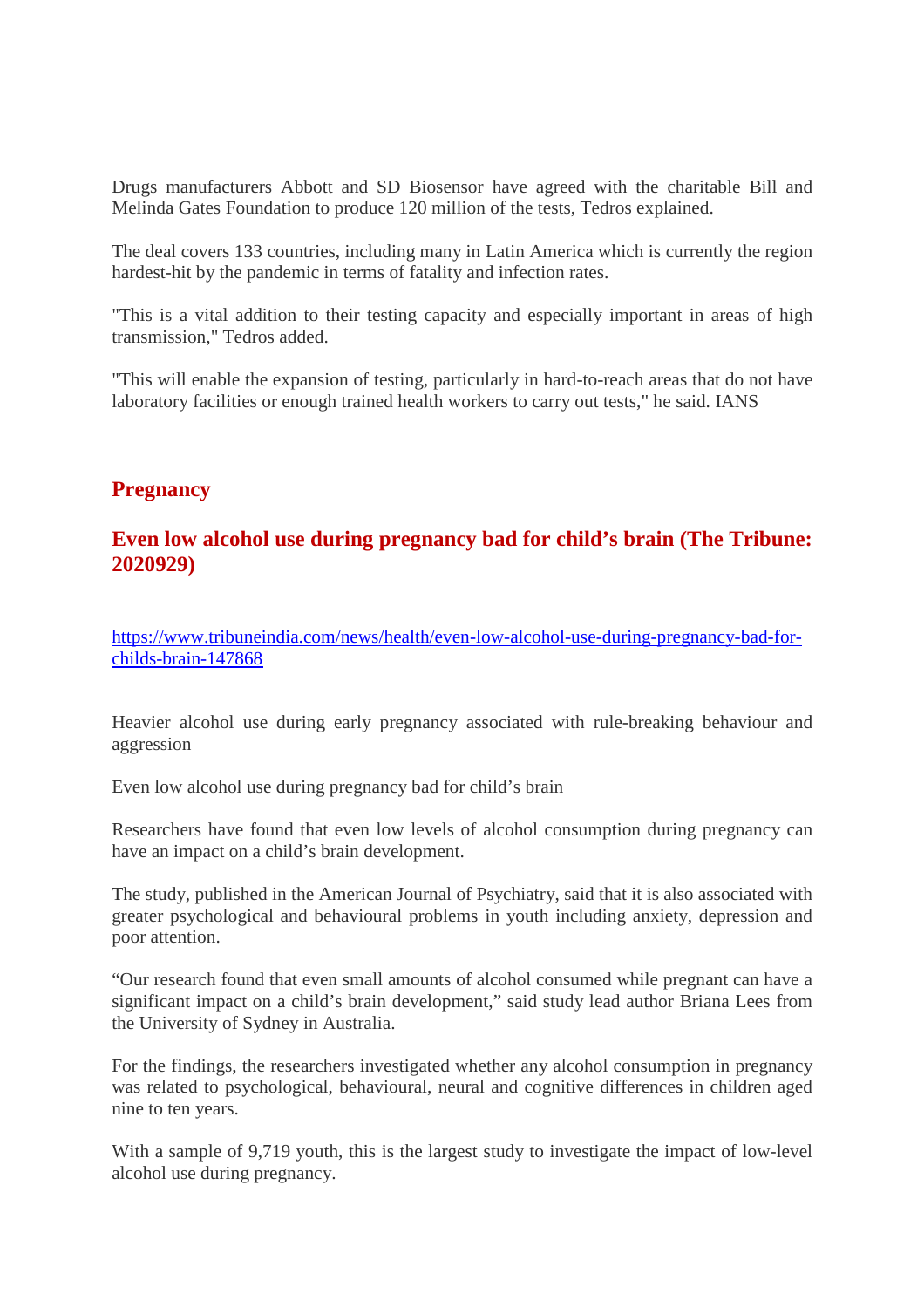Low levels of drinking were considered one to two drinks per occasion with a maximum of six drinks per week.

In the study, 25 per cent of children had been exposed to alcohol in utero (in the womb), 60 per cent of these children had been exposed to low-level alcohol use, and 40 per cent had been exposed to heavier levels.

Heavier exposure being three or more drinks per occasion or seven or more drinks per week.

Children who were exposed to low levels of alcohol in-utero at any time during pregnancy experienced more psychological/emotional problems (including anxiety, depression and being withdrawn) and behavioural problems (including poor attention and being impulsive) than unexposed children.

There was a 25 per cent increased likelihood of an attention deficit hyperactivity disorder (ADHD) diagnosis in children who were exposed to slightly heavier levels of alcohol (approximately 36 drinks) in the first 6-7 weeks of pregnancy.

Heavier alcohol use during early pregnancy was also associated with rule-breaking behaviour and aggression, with a 30 per cent higher risk of the child being diagnosed with the oppositional defiant disorder than unexposed youth.

"Generally, the more a child was exposed to alcohol in utero the more severe the outcomes were." Lees said.

"This research highlights the importance for women to be aware of the effects that even low levels of drinking can have on the brain development of babies," she said. — IANS

#### **Mental health problems**

#### **COVID-19 may cause global tsunami of mental health problems (The Tribune: 2020929)**

https://www.tribuneindia.com/news/health/covid-19-may-cause-global-tsunami-of-mentalhealth-problems-147867

The pandemic threatens to reverse years of global development

Researchers, including one of Indian-origin, have found that Covid-19 pandemic will cause a global tsunami of mental health problems.

Mental health problems were already a leading cause of suffering and the most neglected health issue globally before the pandemic," said study author Vikram Patel from Harvard University in the US.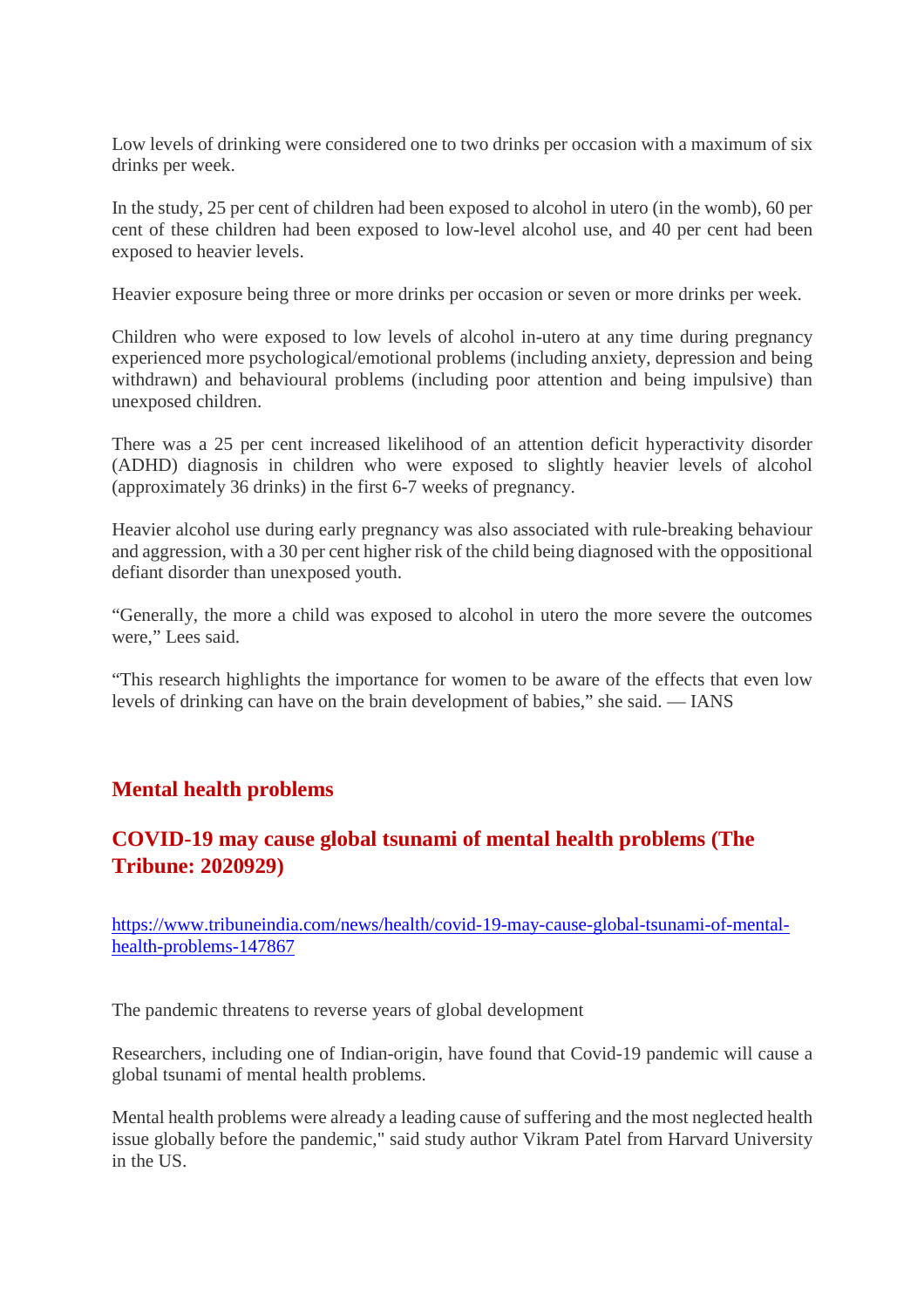"The pandemic will, through worsening the social determinants of mental health, fuel a worsening of this crisis," Patel added.

The study, scheduled to be presented at the ESCMID Conference on Coronavirus Disease (ECCVID) in the US, revealed that the pressures on mental health, that already existed in abundance before this global pandemic, are increasing at an alarming rate.

There are so many issues which affect large sections of the population, including worries about jobs and income security, social exclusion, school closures and working from home creating huge pressure on families," Patel said.

"There are also disruptions to medical services and care, potential domestic violence situations, and the varying levels of fear people have of being infected by this new virus," he stressed.

The pandemic threatens to reverse years of global development, including in the countries that can least afford to start going backwards.

In August 2020, World Bank President David Malpass predicted as many as 100 million people will be pushed back into extreme poverty.

As a result of the global economic recession, the mental health tsunami is going to sweep through all countries, rich and poor.

"The 2008 recession, which largely affected only the US, was followed by a wave of 'deaths of despair' in the US, driven by suicide and substance use," Patel said.

He pointed out that Covid-19 arrived, there was already a global mental health crisis.

According to the researchers, the relative burden of mental and substance use disorders increased by nearly 50 per cent in the past 25 years.

"These disorders now account for one in every ten years of lost health globally and suicide rates in young people are rising in many countries," the study authors wrote.

"I believe the pandemic presents a historic opportunity to reimagine mental health care, by realising the science which demonstrates that we must reframe mental health beyond a narrow focus on diagnoses, doctors and drugs," Patel concluded. — IANS

#### **FDA-approved drug 'Teicoplanin'**

#### **FDA-approved drug 'Teicoplanin' found more effective in treating COVID-19(The Tribune: 2020929)**

https://www.tribuneindia.com/news/health/fda-approved-drug-teicoplanin-found-moreeffective-in-treating-covid-19-147864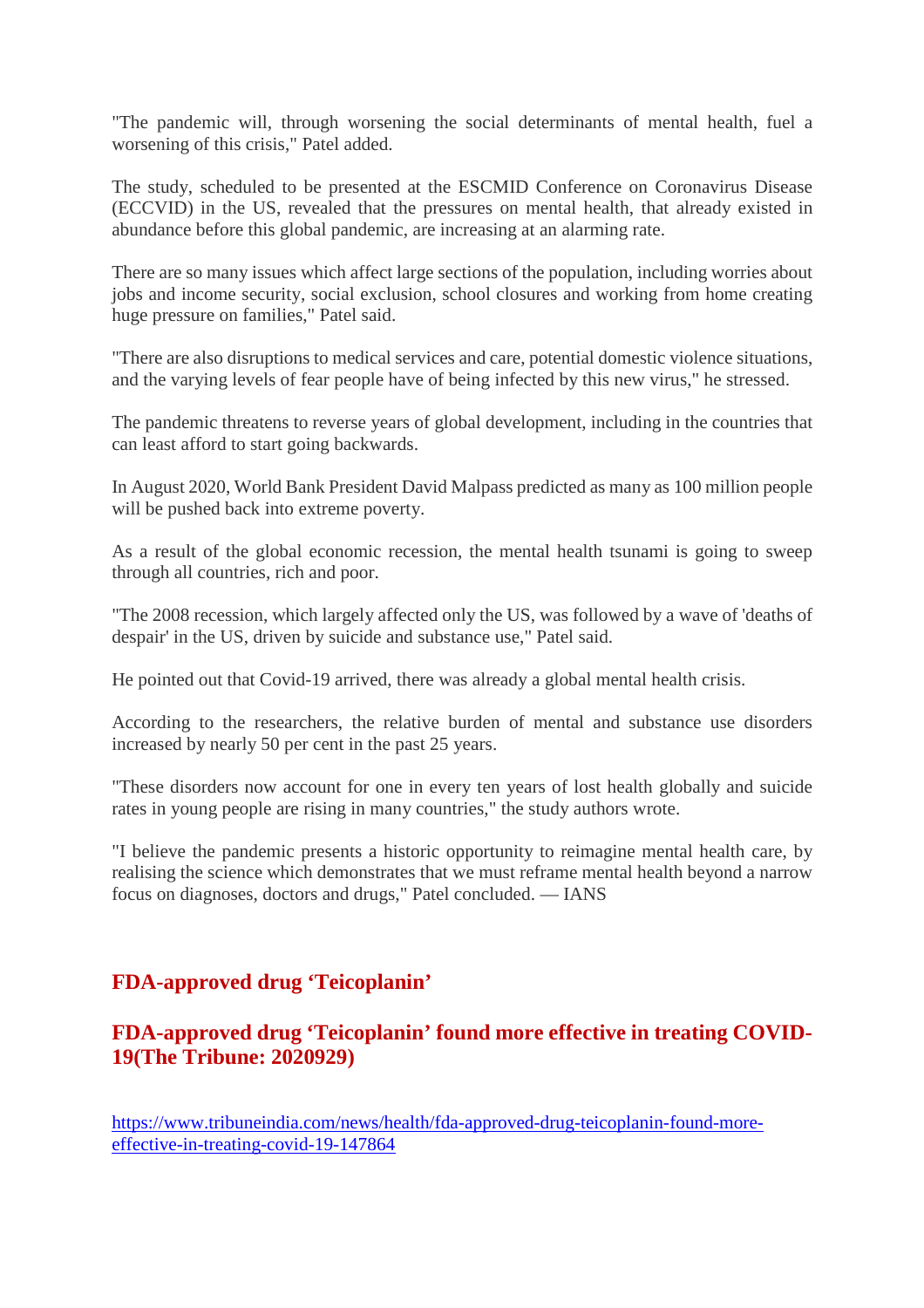IIT-Delhi researchers screened an assemblage of 23 approved drugs

Clinically approved drug "Teicoplanin" is a potential therapeutic option against COVID-19 and can be ten times more effective than several drugs being currently used, a research by Indian Institute of Technology (IIT), Delhi, has found.

The research by the institute's Kusuma School of Biological Science screened an assemblage of 23 approved drugs, which have shown leads towards being therapeutic options for coronavirus.

"While the effect of Teicoplanin was compared with other important drugs in use, Teicoplanin was found to be 10-20 fold more effective than the chief drugs being used against SARS-CoV-2, such as Lopinavir and Hydroxychloroquine in our laboratory conditions," said Ashok Patel, Professor at IIT Delhi.

Patel, who led the research was also assisted by Dr Pradeep Sharma from AIIMS. The research has also been published in the International Journal of Biological Macromolecules.

Teicoplanin is an FDA-approved glycopeptide antibiotic, which is regularly used for treating Gram-positive bacterial infections with low toxicity profile in humans.

"Recently, there has been a clinical study carried out with Teicoplanin at Sapienza University in Rome. However, a more detailed clinical investigation is required on a large cohort, in different stages mild, moderate and critically ill patients to conclude the definite role of Teicoplanin against COVID-19," Patel said.

Globally, over 3.2 crore people have been infected with COVID-19, and the total number of deaths from the deadly virus now stands at over 9.80 lakh.

India's coronavirus tally galloped past 60 lakh on Monday with 82,170 new cases, while the number of recoveries surged to 50.17 lakh after 74,893 more people recuperated, the Health Ministry said.

The death toll from the pathogen climbed to 95,542 with 1,039 more deaths. There are 9,62,640 active cases of the coronavirus disease (COVID-19), comprising 15.85 per cent of the caseload, according to the ministry data. PTI

#### **Nasal spray**

#### **Australian firm says its nasal spray reduced coronavirus growth in animal study (The Tribune: 2020929)**

https://www.tribuneindia.com/news/health/australian-firm-says-its-nasal-spray-reducedcoronavirus-growth-in-animal-study-147843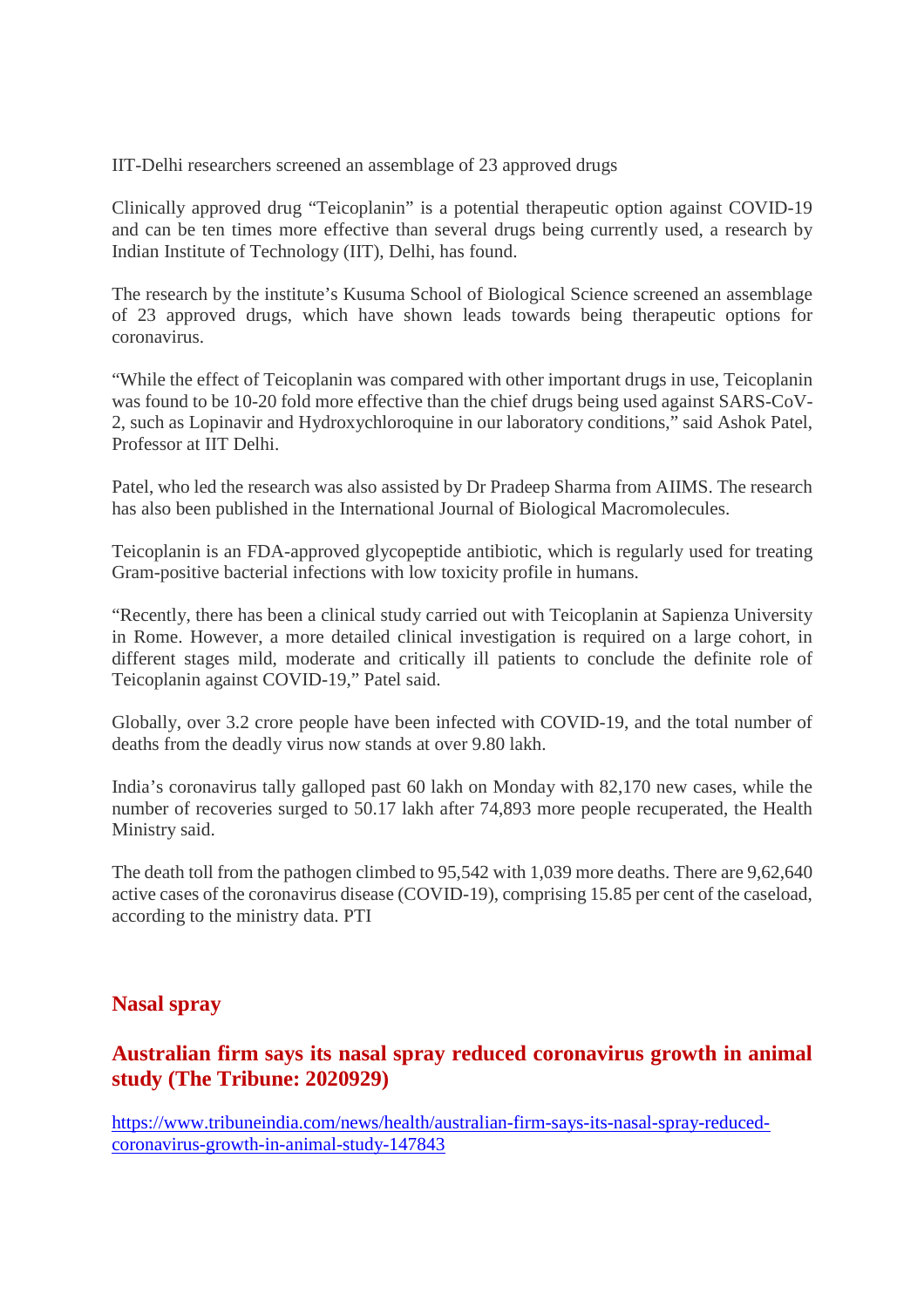Australian firm says its nasal spray reduced coronavirus growth in animal study A study on ferrets showed the product dubbed INNA-051, which could be used complementary to vaccines, lowered the levels of the virus that causes COVID-19 by up to 96%, the company said. Representative image: iStock

Australian biotech company Ena Respiratory said on Monday that a nasal spray it is developing to improve the human immune system to fight common cold and flu significantly reduced the growth of the coronavirus in a recent study on animals.

A study on ferrets showed the product dubbed INNA-051, which could be used complementary to vaccines, lowered the levels of the virus that causes COVID-19 by up to 96%, the company said.

The study was led by British government agency Public Health England.

Ena Respiratory said it would be ready to test INNA-051 in human trials in less than four months, subject to successful toxicity studies and regulatory approval.

The company has raised A\$11.7 million (\$8.24 million) for the development of the spray. Investors include venture capital firm Brandon Capital Ltd, the Australian federal government, pension funds and biotech giant CSL Ltd.

Several companies across the world are in the pursuit of developing a coronavirus vaccine. Australia has entered into agreements with some drug companies investing billions to secure potential vaccines for COVID-19, which has killed over 992,000 people worldwide.

Australia has so far reported 875 deaths and just over 27,000 coronavirus cases, far less than the numbers reported in other developed countries. Reuters

#### **WHO**

#### **WHO says 120 million rapid COVID-19 tests to be provided to poorer countries? (The Hindu:2020929)**

https://www.thehindu.com/sci-tech/health/who-says-120-million-rapid-covid-19-tests-to-beprovided-to-poorer-countries/article32718287.ece

A medical worker wearing full protective gear takes a nose swab at a COVID-19 test centre in Brussels. File

A medical worker wearing full protective gear takes a nose swab at a COVID-19 test centre in Brussels. File | Photo Credit: AP

The tests will be priced at a maximum of \$5 per unit.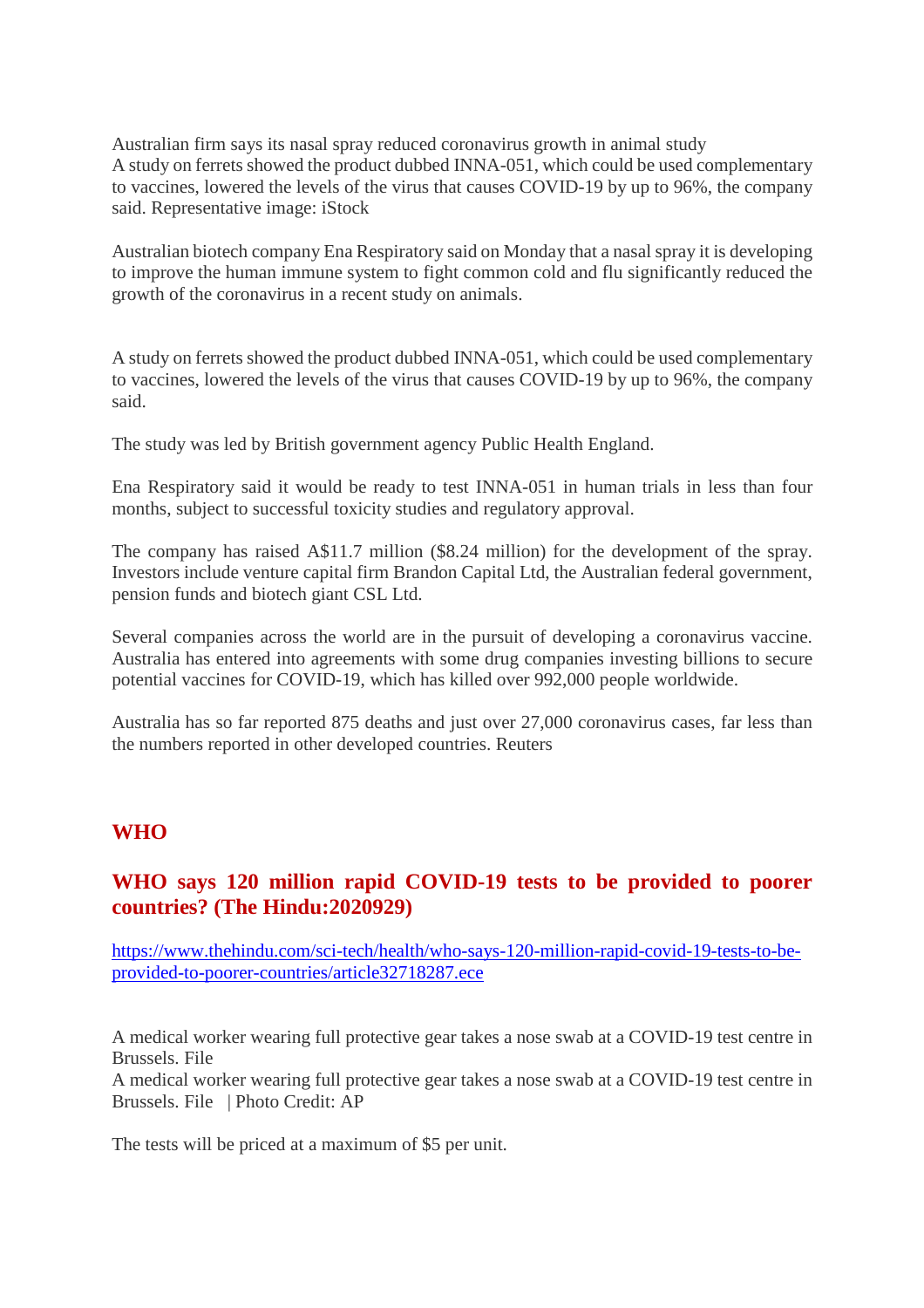Some 120 million rapid diagnostic tests for coronavirus will be made available to low- and middle-income countries at a maximum of \$5 each, the World Health Organization (WHO) said on Monday.

The wider availability of quick, reliable and inexpensive testing will help 133 countries to track infections and contain the spread, closing the gap with wealthy ones, it said.

Also read: Coronavirus | Nearly 7 crore COVID-19 tests conducted in India

WHO Director General Tedros Adhanom Ghebreyesus said the manufacturers Abbott and SD Biosensor had agreed with the Bill & Melinda Gates Foundation to "make 120 million of these new, highly portable and easy-to-use rapid COVID-19 diagnostic tests available over a period of six months".

He told a news conference in Geneva the tests were currently priced at a maximum of \$5 each but were expected to become cheaper.

Also read: Data | Why is it necessary to test more to reduce the impact of COVID-19?

"This will enable the expansion of testing, particularly in hard-to-reach areas that do not have laboratory facilities or enough trained health workers to carry out tests," Mr. Tedros said.

"This is a vital addition to the testing capacity and especially important in areas of high transmission."

Catharina Boehme, chief executive officer of the Foundation for Innovative New Diagnostics (FIND), a Geneva-based non-profit organisation in the project, said the deal was a "major milestone" as it was urgent to increase testing in poorer countries.

"It is our first line of defence, critical for countries to track, trace and isolate to stop the spread of the virus and to ensure that we are not flying blind," she said.

Also read: Coronavirus | 'RT-PCR will remain the gold standard for all viral infections'

"We now have two high-quality tests which are the first in a series that are being developed and assessed by WHO for emergency use listing," she said.

The antigen tests - which don't require a laboratory — provide reliable results in just 15 minutes rather than hours or days and will help expand testing, Boehme said, adding: "The tests are as simple to use as pregnancy tests."

The Global Fund to Fight AIDS, Tuberculosis and Malaria — another Geneva-based group was providing an initial \$50 million to the procurement fund and the first orders were expected to be placed this week, she said.

Maria Van Kerkhove, WHO technical lead on COVID-19, said that more tests were undergoing evaluation and would come online.

Also read: 4.33 crore COVID-19 tests conducted so far, 1.22 crore done in last 2 weeks: Centre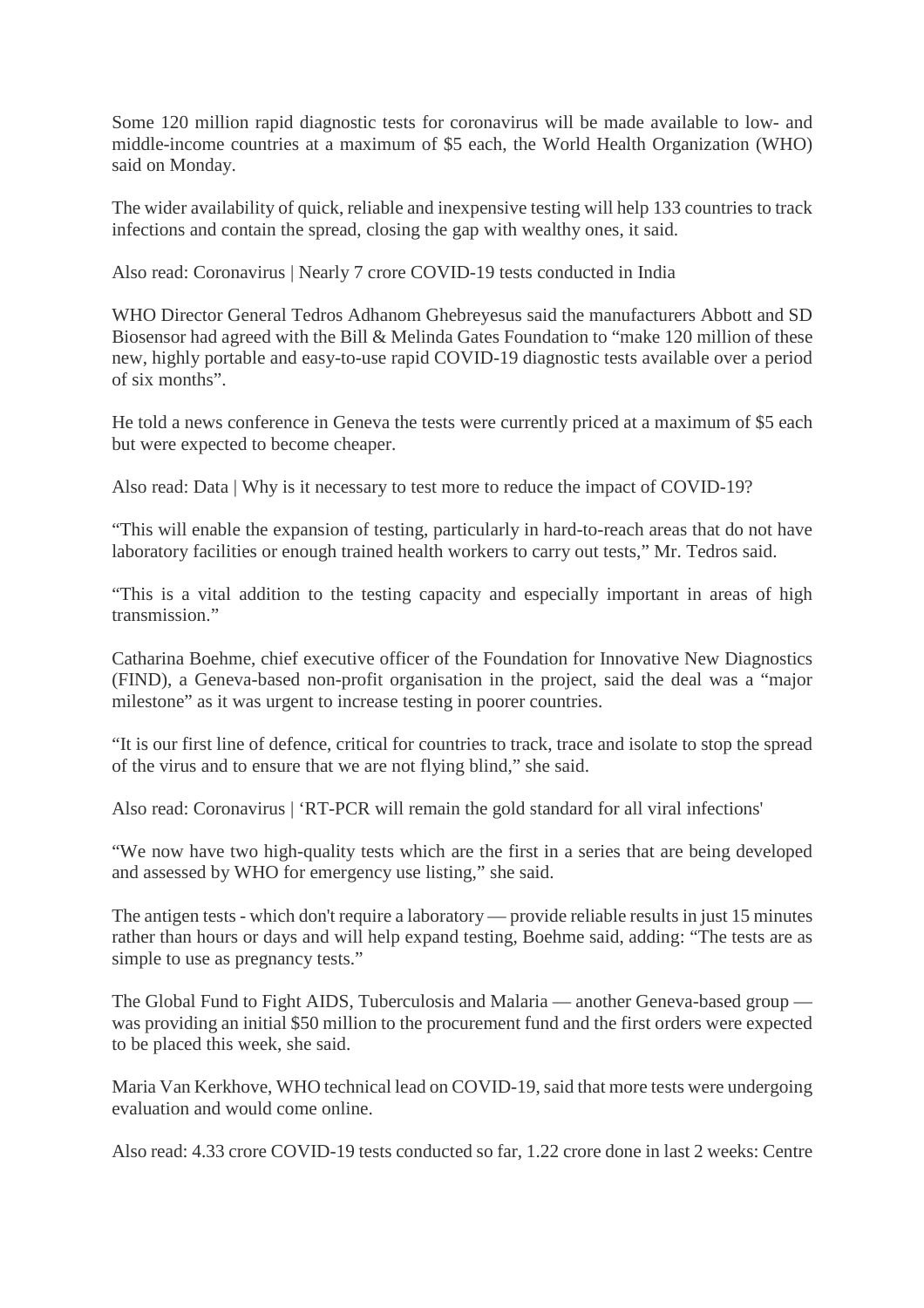They would be particularly useful in remote settings and to investigate clusters quickly and bring them under control and in areas with widespread community transmission.

"This will be really, really helpful for communities and countries to be able to know where is the virus and who is infected with the virus," she said.

#### **COVID-19, cardiologists**

#### **Why should you worry about your heart more than COVID-19? (The Hindu:2020929)**

https://www.thehindu.com/sci-tech/health/worry-about-the-heart-too-with-covid-19-amdaltered-lifestyles/article32714086.ece

With altered lifestyles for fear of contracting COVID-19, cardiologists are worried because exercise and diet has taken a backseat, and anxiety and fear looms — none of which bode well for the heart

Even though 17 lakh people have died of cardio vascular diseases this year in India (against one lakh COVID deaths), the scare over COVID is obvious given

#### **Transmission of coronavirus**

#### **Studies document in-flight transmission of coronavirus (The Hindu: 2020929)**

https://www.thehindu.com/sci-tech/science/studies-document-in-flight-transmission-ofcoronavirus/article32704078.ece

The most likely route is aerosol or droplet transmission

The risk of in-flight transmission of novel coronavirus among passengers is considered to be low. But three studies published recently show that the virus can spread to other passengers. In one study, the researchers found one symptomatic passenger seated in business class had transmitted SARS-CoV-2 virus to at least 15 other passengers during a direct flight from London to Hanoi in early March. While 12 passengers were seated in business class, two other passengers and one flight attendant were in economy class.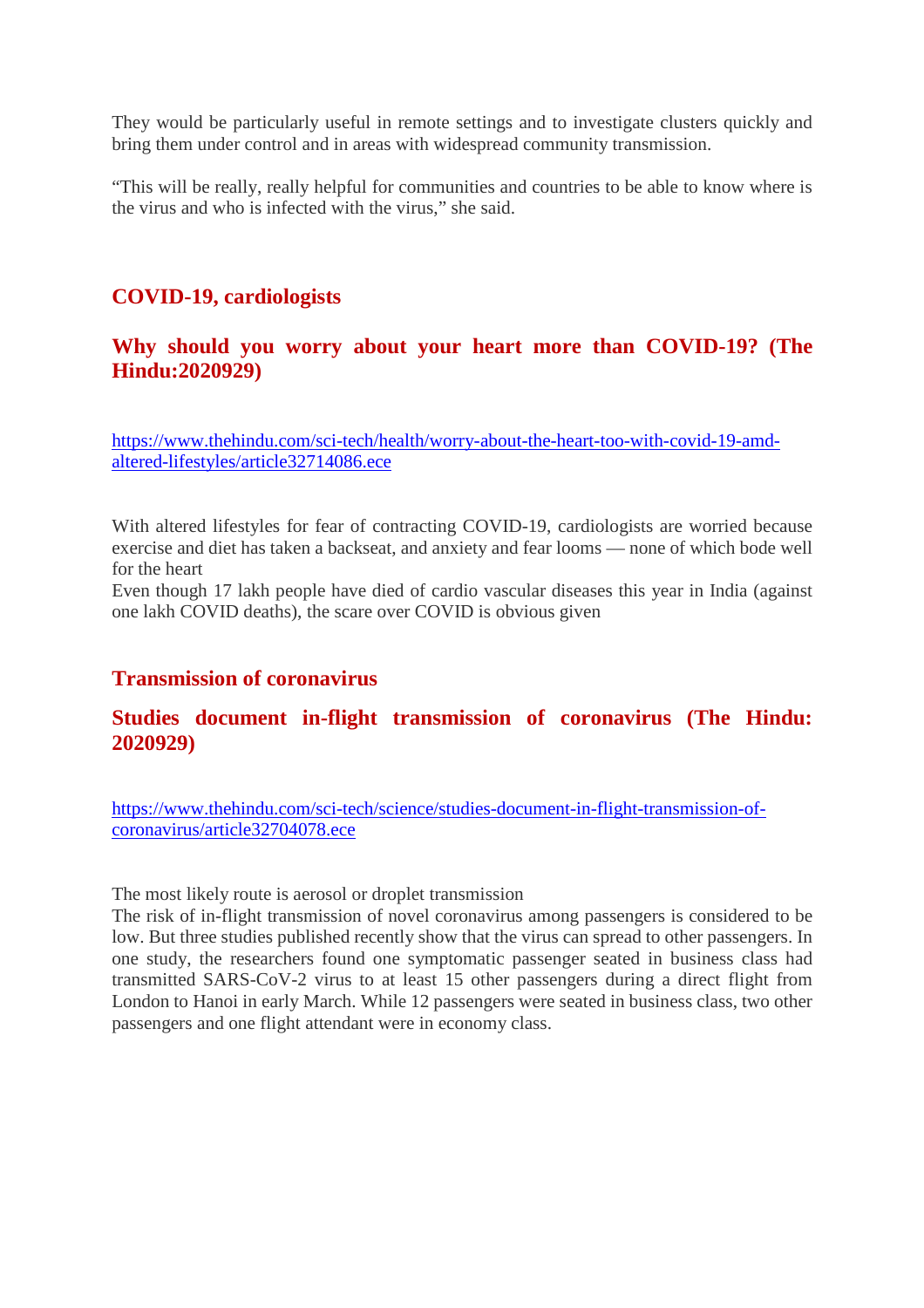#### **COVID-19 vaccine**

#### **Coronavirus | COVID-19 vaccine likely to be free for the poor (The Hindu: 2020929)**

https://www.thehindu.com/news/national/coronavirus-covid-19-vaccine-likely-to-be-free-forthe-poor/article32704090.ece

Will the government of India have ₹80,000 crore over the next one year to buy and distribute the vaccine, asks Serum Institute of India CEO Adar Poonawalla.

Those unable to afford a probable COVID-19 vaccine will get it for free and the government is considering a large immunisation programme to make the vaccine widely available, a highly placed official involved in the strategy told The Hindu.

#### **Women's immunity**

#### **Digital short 'Sehat Ke Tijori' bats for women's immunity (The Hindu: 2020929)**

https://www.thehindu.com/sci-tech/health/invest-in-your-immunity-because-it-is-your-sehatki-tijori/article32715411.ece

The video by Project Streedhan campaigns for immunity-building foods for women, and also aims to break gender stereotypes

To commemorate Nutrition Month in September, Project Streedhan, a CSR initiative of Dutch State Mines (DSM) India, launched its second campaign 'Sehat Ki Tijori.' Conceptualised and crafted by FCB Ulka Advertising, the campaign underlines the need for women to build immunity through proper nutrition and the right amount of exercise.

#### **World Heart Day**

#### **World Heart Day: Health expert's advice yoga, exercise and balanced diet to boost heart health (The Hindu: 2020929)**

https://www.newkerala.com/news/2020/172666.htm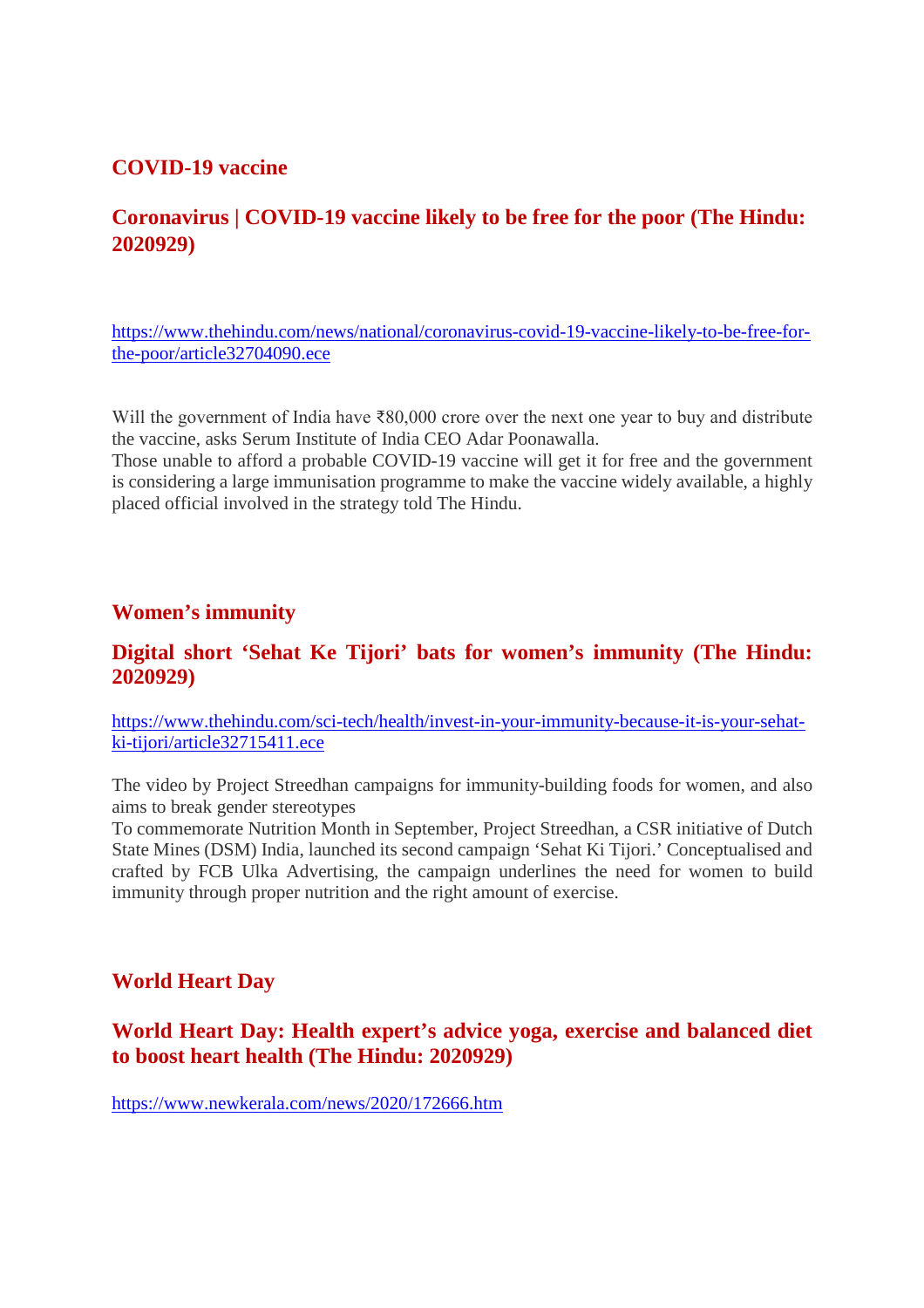At a time when maintaining good heart health is extremely essential, several health experts suggest that exercising along with a balanced diet can work wonders and reduce the risk of heart diseases.

Talking about maintaining a healthy heart, Dr G Prakash, Deputy Chief Medical Officer, Jindal Naturecure Institute suggests that a healthy lifestyle along with exercising and yoga can help maintain good heart health.

He says, "Exercise is one of the most effective ways of protecting yourself against heart disease. Yoga has a combination of relaxing asanas, meditation and breathing techniques that have a positive effect on the respiratory system and the heart. Regular practice can help lower blood pressure, improve lung capacity and heart rate, lower blood cholesterol levels, and improve circulation."

Prakash also shared about the necessity to maintain a balanced diet along with regular exercise for a healthier heart, "Maintaining a healthy and balanced diet is equally important. Cut down on foods high in sugars and saturated fats. It will help lower the level of LDL cholesterol and prevent the onset of type-2 diabetes. Reduce salt intake to lower the risk of hypertension, which is one of the key CVD risk factors."

"In the past 5 years, the number of people coming with various degrees of heart problems has increased exponentially. Most of them are men/women in the age group of 30 - 50 years. Now that the unlock process has begun, it is important they become active for at least 30 minutes a day, if outdoors with mandatory COVID-19 safety measures i.e wearing masks and if jogging double the social distance to 12 feet and don't draft," says Dr. (Col) Monik Mehta, Chief of Cardiology, Columbia Asia Hospital, Palam Vihar, Gurugram as he talks about the necessity be active.

"Also regulate binge eating that comprises packaged snacks high on salt, sugar and trans-fat, to reduce their risk of developing heart disease," added Dr Mehta.

Meanwhile, ahead of the World Heart Day, a foundation is working towards achieving a Congenital Heart Defects (CHD) free region in Maharashtra.

As part of the mission to achieve a CHD free Raigad, Ronnie and Zarina Screwvala, co-Founders of Swades Foundation in association with Wockhardt Hospital has conducted 144 CHD surgeries on rural kids between the age group of 0-18.

The foundation has successfully operated most of the CHD cases from the seven blocks they work out of in Raigad and are now are focusing on the new-born cases.

Congenital Heart Defects (CHDs) pose huge life-threatening risks to the patient's life as a result of which it demands diagnosis and treatment in the early stages itself. CHD cases cause psychosocial and financial stress on families, as a result of which patients, especially in rural areas, fail to receive timely and effective treatment.

The program has seen a 94 per cent success rate so far and the foundation aims to focus on cases of newborn babies in the upcoming years.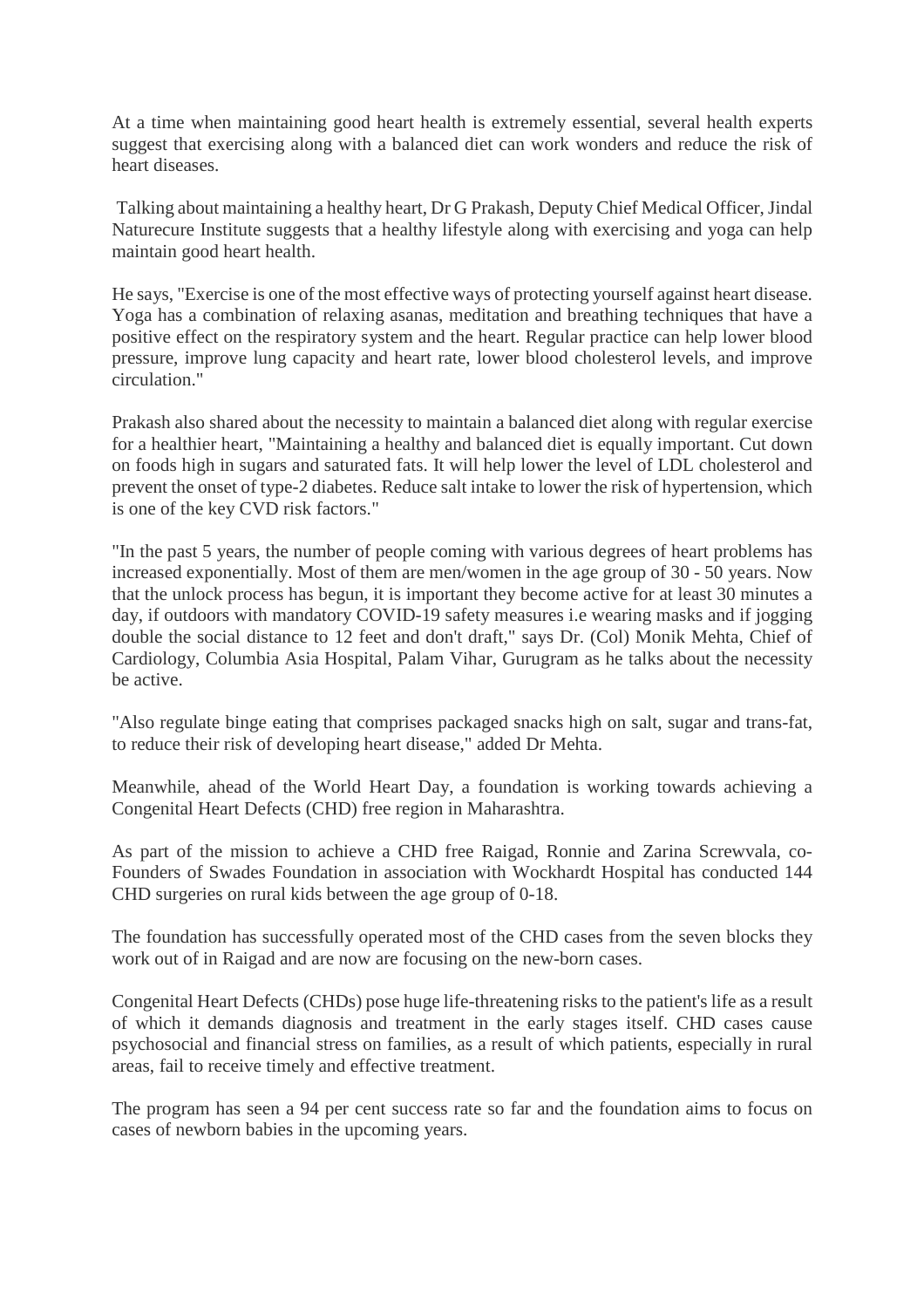Swades Foundation, along with the Rashtriya Bal Swasthya Karyakram (RBSK) team, teachers, Anganwadi workers, and private health care providers, carry out the symptomatic screening of children in their respective geographic areas for CHDs.

Diagnosis is carried out through symptomatic screening, along with mobilisation and counselling of parents to attend the primary screening for children at Wockhardt Hospital, Mumbai. After the primary screening, the diagnosed patients are provided with necessary medical and surgical intervention. For complicated cases, the 3-D printed model method is used to plan surgeries.

#### **Common breathing test**

#### **Common breathing test comes up short on accuracy: Study (The Hindu: 2020929)**

#### https://www.newkerala.com/news/2020/172422.htm

Amid the Covid-19 pandemic, researchers have found that a routine test used to monitor patients' breathing may be unreliable and may put them at risk.

Incorrect results can mean clinical staff fail to spot how unwell a patient with respiratory problems is becoming, they said.

According to the study, published in the journal ERJ Open Research, this widely used method, which counts breaths over a 30-second period, fails to take account of people's irregular breathing patterns.

"The lack of accuracy in measurement of respiration rate could have an impact on a patient's treatment," said study author Gordon Drummond from the University of Edinburgh in the UK.

"We think accuracy would be improved by increasing the time of measurement to two minutes and using specialist equipment to measure respiratory rate," Drummond added.

For the findings, the research team focused on what is referred to as the respiratory rate, which is the measurement of the number of breaths a person takes in one minute.

The rate is measured in all patients who arrive in hospital feeling unwell, as part of what is known as a warning score chart.

Most clinical staff believe that counting breaths taken over a 30-second period will give a reasonable measure of the respiratory rate, the researchers say.

As breathing is not always regular, however, there can be a variation in the respiratory rate when measuring it over a short time period.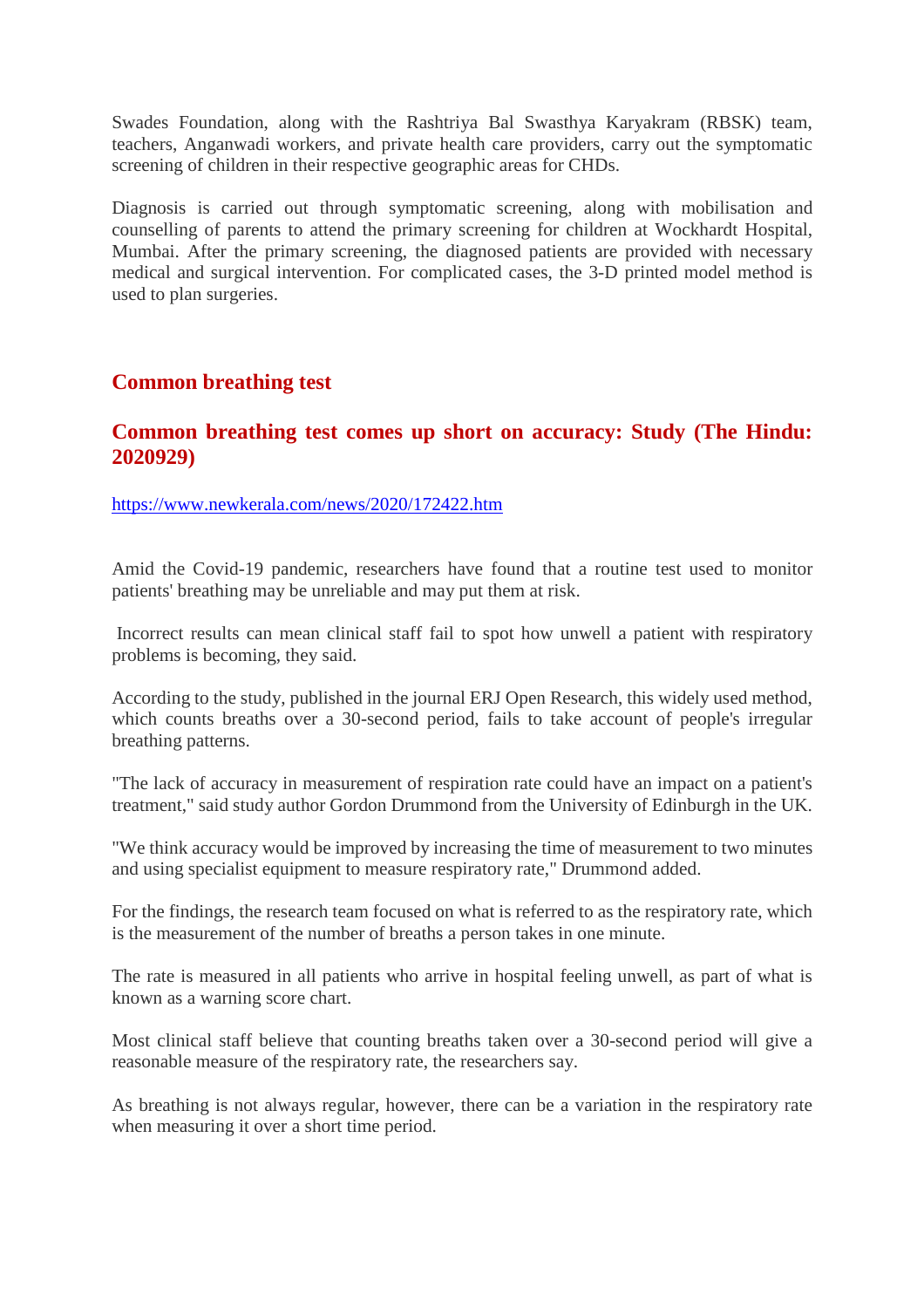The team analysed recordings of breathing in 25 hospital patients to determine how wide this variation can be.

Each recording was made for between 30 minutes and an hour in patients with illnesses that included respiratory, cardiac, neurological and urinary conditions.

Researchers sampled the recordings at random, many times, in the same way the clinical staff might measure the breathing rate.

It was found that there was a large variation in the respiration rate for each patient - more than half of the measurements differed by more than three breaths per minute.

"This change may sound small but, in 40 per cent of cases, the incorrect rate would have meant the warning score chart was wrong," the researchers stressed.

The practice - key to assessing risk in many Covid-19 cases - could be improved by increasing the time of measurement to two minutes, the study noted.

#### **Heart disease**

#### **Heart disease in teenagers linked to diabetes exposure in womb (The Hindu: 2020929)**

https://www.newkerala.com/news/2020/172366.htm

In a major study, researchers have revealed that heart disease in young adults and teenagers may be related to exposure to diabetes in the womb.

A study of young adults and teenagers in Canada, whose mothers had diabetes during their pregnancies found the offspring had a 50 per cent to 200 per cent higher risk of developing heart disease before age 35 than those who were not exposed in the womb.

"These observations support our hypothesis that cardiovascular disease morbidity in adolescence and early adulthood is related to exposure to maternal diabetes in utero," said Jonathan McGavock from the University of Manitoba in Canada.

For the study, published in the journal CMAJ, the research team looked at data on more than 290,000 children born to almost 190,000 mothers in Manitoba between 1979 and 2005.

Of the total children, 2.8 per cent were exposed to gestational diabetes and 1.1 per cent to preexisting type 2 diabetes.

Exposure to both types of diabetes became more common during the study period, a trend seen elsewhere in the world.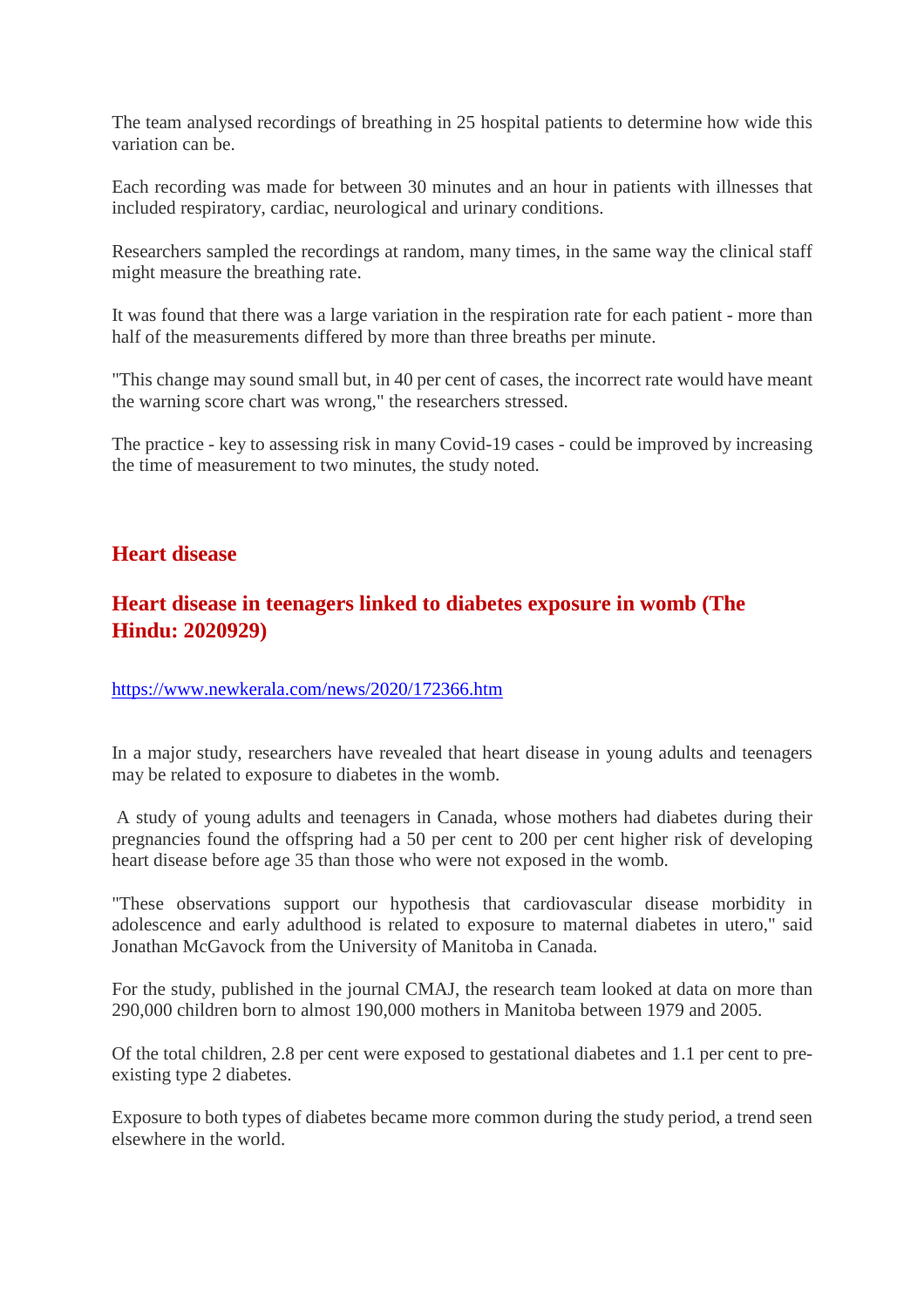The three most frequent diagnoses among offspring exposed to diabetes were high blood pressure (8,713 people), type 2 diabetes (3,568 people) and ischemic heart disease (715).

"We found that children born to mothers with diabetes in pregnancy were 30 per cent-80 per cent more likely to develop a heart condition and 2.0 to 3.4 times more likely to develop a heart disease risk factor than children born to mothers without diabetes in pregnancy," McGavock said.

Furthermore, heart conditions and risk factors were diagnosed 2 years earlier in the children exposed to diabetes in the womb.

The authors suggest these findings may be useful for preventive health practices.

"Screening children with in utero exposure to diabetes for cardiovascular disease risk factors might help to evaluate the future burden related to cardiovascular disease in the population," the authors concluded.

#### **Clinical trial of Ayurvedic remedy**

#### **Clinical trial of Ayurvedic remedy for Covid-19 shows groundbreaking results (The Hindu: 2020929)**

#### https://www.newkerala.com/news/2020/172348.htm

A groundbreaking interim report on a clinical trial being conducted in three hospitals has shown that Covid-19 patients on natural treatment are resolving most symptoms earlier than those on conventional medicines.

The interim report on combination treatment of an Ayurvedic remedy called 'Immunofree' by Corival Life Sciences, and Nutraceutical called 'Reginmune' by Biogetica have shown exceptional results as against the present government SOP of conventional medicines for coronavirus treatment.

Furthermore, numerous tests such as C reactive protein, Procalcitonin, D Dimer and RT-PCR for novel coronavirus are also showing 20 to 60 per cent better improvement for the natural treatment, when compared to conventional treatment.

Numerous subjective endpoints such as body pain and fatigue are also leaning towards the natural treatment. Both Clinician's Global Assessment of Symptoms and Subject's Global Assessment of Symptoms clearly showed improvements on both arms showing more significant data in the test group.

About 86.66 per cent of patients on the natural protocol have tested corona negative on day 5 vs 60 per cent of patients on the conventional treatments. Moreover, on the 10th day test, all patients were negative, which could help in keeping the hospitals less occupied.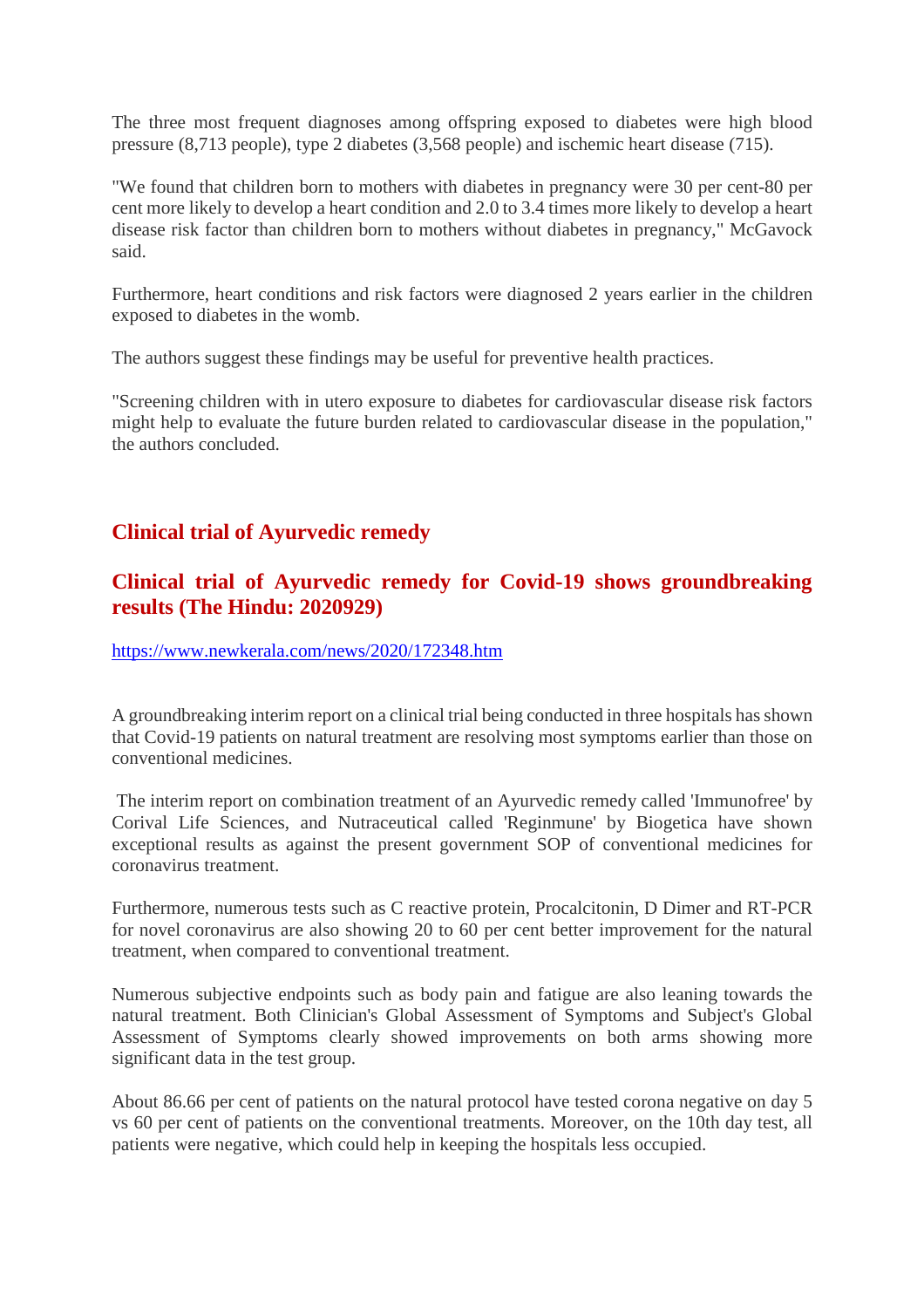Immunofree and Reginmune are being studied in a one-of-a-kind pharmaceutical controlled multicentre clinical trial in 3 hospitals, in India. This CTRI-approved trial is being conducted on moderate COVID-19 positive patients at Government Medical Hospital, Srikakulam Andhra Pradesh, Parul Sevashram Hospital, Vadodara, Gujarat, and Lokmanya Hospital Pune, Maharashtra.

What sets this trial apart is the fact that it is the only time where half the patients in the trial have been given only natural treatment, which is being compared against the conventional treatment in use in India for COVID-19 patients.

This comparative study was achieved as a pilot study in Mumbai showed similar startling results. This control on the randomised trial allows for a direct comparison between these protocols from the world of natural medicine and conventional medicine.

The conventional treatment in use depends on the severity of the patient and includes HCQ, Azithromycin, Favipiravir and Cetirizine. This trial also has a broader inclusion criteria than others conducted on natural medicine as it includes patients upto 70 years old, with low oxygen saturation and co-morbidities.

It is significant to note that none of the patients on the natural treatment progressed past moderate, needed ventilators or had any adverse events. These precedent setting results have led to accelerated enrolment into this trial and statistically significant results should be ready by month end.

Numerous countries and states that have adopted or mandated natural treatment for novel coronavirus have shown mortality rates less than 1/10 of their neighbours. China supposedly stopped the outbreak after mandating TCM treatment.

Goa and Kerala both have 1/10th the mortality rate of neighbouring states. Madagascar, Central African Republic, Ghana and other countries which adopted COVID Organics have seen tremendous results compared to other African countries that did not adopt the natural treatment. WHO has now endorsed a clinical trial protocol for COVID natural medicines and this is one of the first studies proving natural medicine for COVID.

It is therefore hoped that India too mandates the use of these herbs for novel coronavirus treatment. All these regions tend to be using a subset combination of Glycyrrhiza Glabra, Artemisia, Hypericum Mysorense, Tinnispora Cardiflora, Inula Racemosa, Andrographis Paniculata and others contained in Immunofree which has 15 ingredients.

"Most remedies in use for Covid-19 are repurposed anti-malaria and anti-viral drugs not made specifically for this new virus that presents itself in ways no virus ever has. We are fortunate to have gotten approval for a very specific remedy that is now showing these startling results beyond our own expectations. It is a matter of great pride for India that our ancient sciences are coming to the forefront with this new empirical evidence and showing the importance of Ayurveda in the pandemic," Biogetica founder Apurve Mehra said.

"The results of this study thus far are startling and I hope to see people across the globe helped by this multifaceted natural remedy, which seems to apply to all who are pre-Covid, Covid positive and post-Covid. We are now approaching AYUSH and ICMR to get listed as the first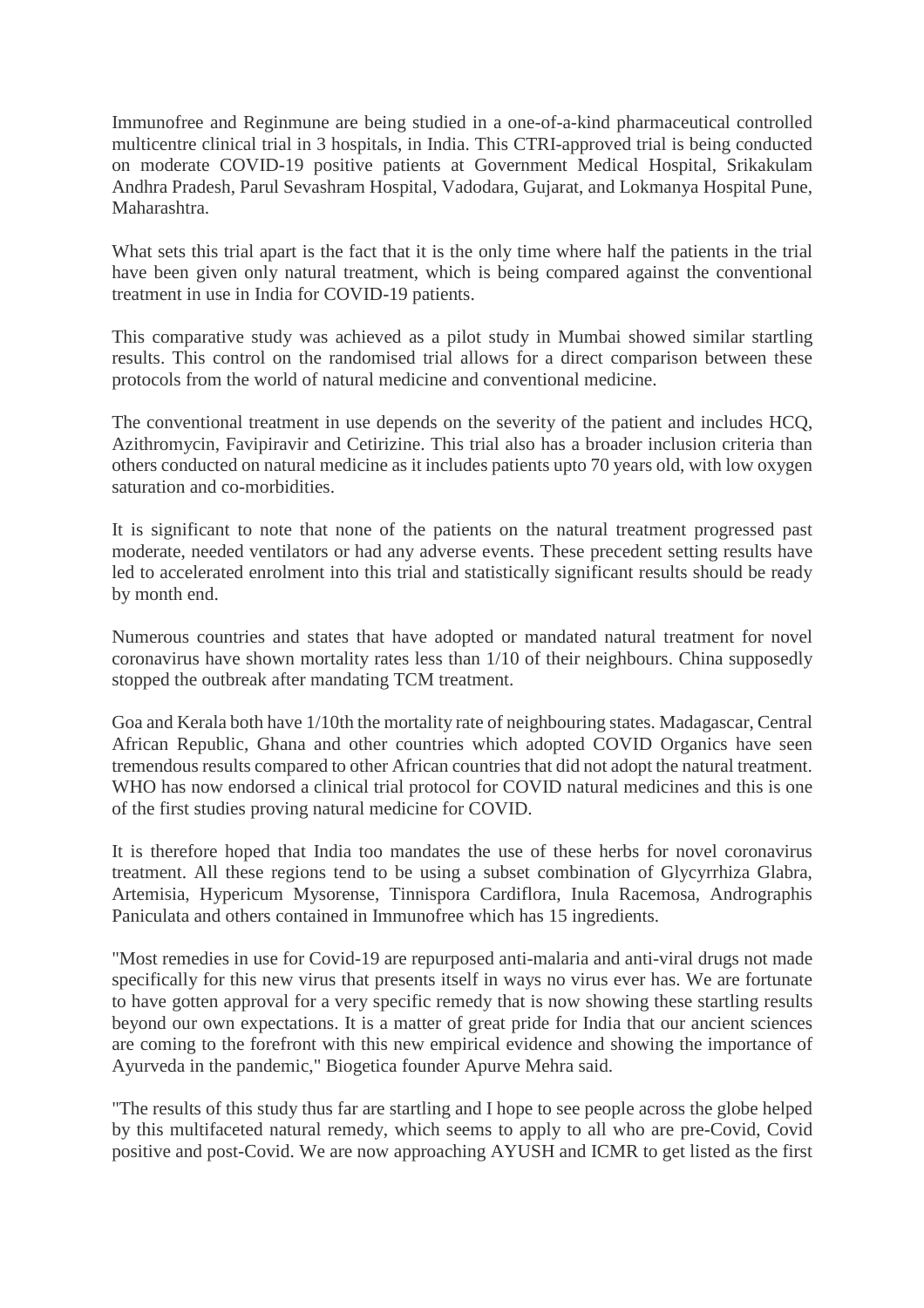herbal treatment of Covid in India, and look forward to government support in seeing this helping Indians and India," Wockhardt Foundation founder Huzaifa Khorakiwala said.

### **Tecoplaning (Hindustan: 2020929)**

https://epaper.livehindustan.com/imageview\_343880\_85042462\_4\_1\_29-09- 2020\_3\_i\_1\_sf.html

# दावाः टीकोप्लानिन कोरोना के इलाज में बेहद कारगर

नई दिल्ली | एजेंसी

आईआईटी दिल्ली के अनुसंधान में पता चला है कि कोविड-19 के उपचार के लिए क्लिनिकल रूप से स्वीकृत दवा टीकोप्लानिन एक प्रभावी विकल्प हो सकती है। इस समय इस्तेमाल हो रही अन्य दवाओं से दस गुना तक अधिक असरदार हो सकती है।

संस्थान के कुसुमा स्कूल ऑफ बायलॉजिकल साइंस के अनुसंधान में

23 स्वीकृत दवाओं के संयोजन का अध्ययन किया गया. जिसमें कोरोना वायरस के उपचार विकल्प होने के संकेत मिले। प्रोफेसर अशोक पटेल ने कहा, टीकोप्लानिन की तुलना अन्य दवाओं से की गई तो लोपिनाविर और हाइड्रॉक्सीक्लोरोक्वीन जैसी दवाओं के तुलना में टीकोप्लानिन 10 से 20 गुना अधिक प्रभावी पाई गई। इसका प्रकाशन इंटरनेशनल जर्नल ऑफ बायलॉजिकल .<br>मैक्रोमॉलिक्यूल्स में भी किया गया है।